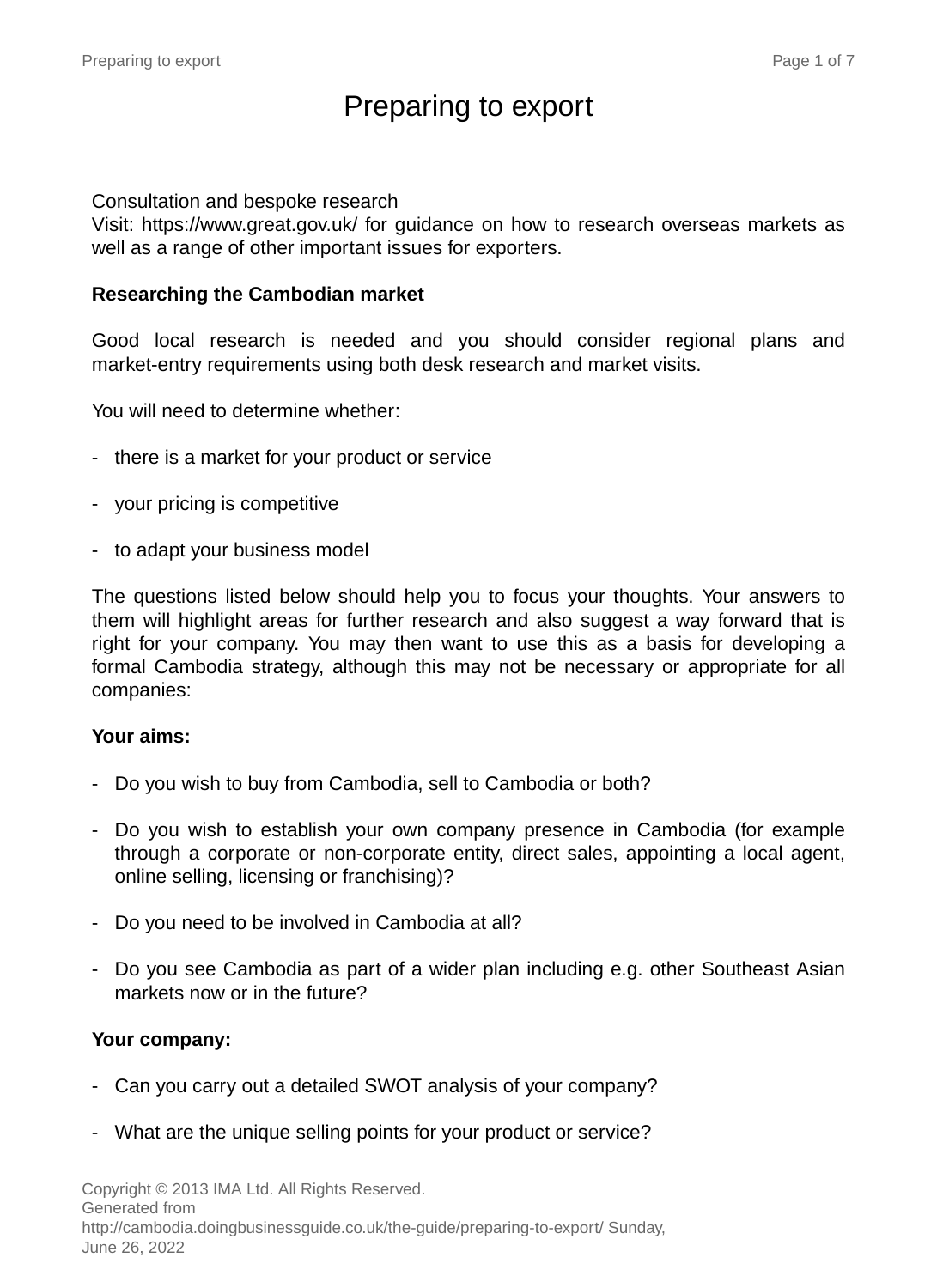- Do you know if there is a market for your product or service in Cambodia?
- Do you know if you can be competitive in Cambodia?
- Are your competitors already in Cambodia? If so, what are they doing?
- Do you have the time and resources to handle e.g. the demands of communication, travel, product delivery and after-sales service?

#### **Your knowledge:**

- Do you know how to secure payment for your products or service?
- Do you know where in Cambodia you should start?
- Do you know how to locate and screen potential partners, agents or distributors?
- Have you carried out any Cambodia-specific customer segmentation, and do you know how to best reach potential customers in-market?

It is unlikely that you will have the answers to all these questions at the outset and these 'knowledge gaps' could form the basis for further research and investigation. Some of these questions will require quantitative research in your sector, while others involve more contextual and cultural considerations.

Talking to other people in your industry and regularly visiting Cambodia will give you access to the most current advice, and such experience can often lead to new insights and form the basis for further research.

There is also some useful guidance on developing a marketing strategy, customer segmentation, competitor and SWOT analysis etc. on the https://www.great.gov.uk/ site – and the IOE&IT and British Chamber can help too.

There may be trade shows held in Cambodia each year, which could be useful to test product viability in the market. The Department for International Trade (DIT) Tradeshow Access Programme at: https://www.gov.uk/guidance/tradeshow-access-programme provides funding in the form of grants for eligible businesses to attend overseas trade shows.

The funding helps your business gain:

- market knowledge
- experience in attending and getting the most from overseas trade shows
- advice and support from trade experts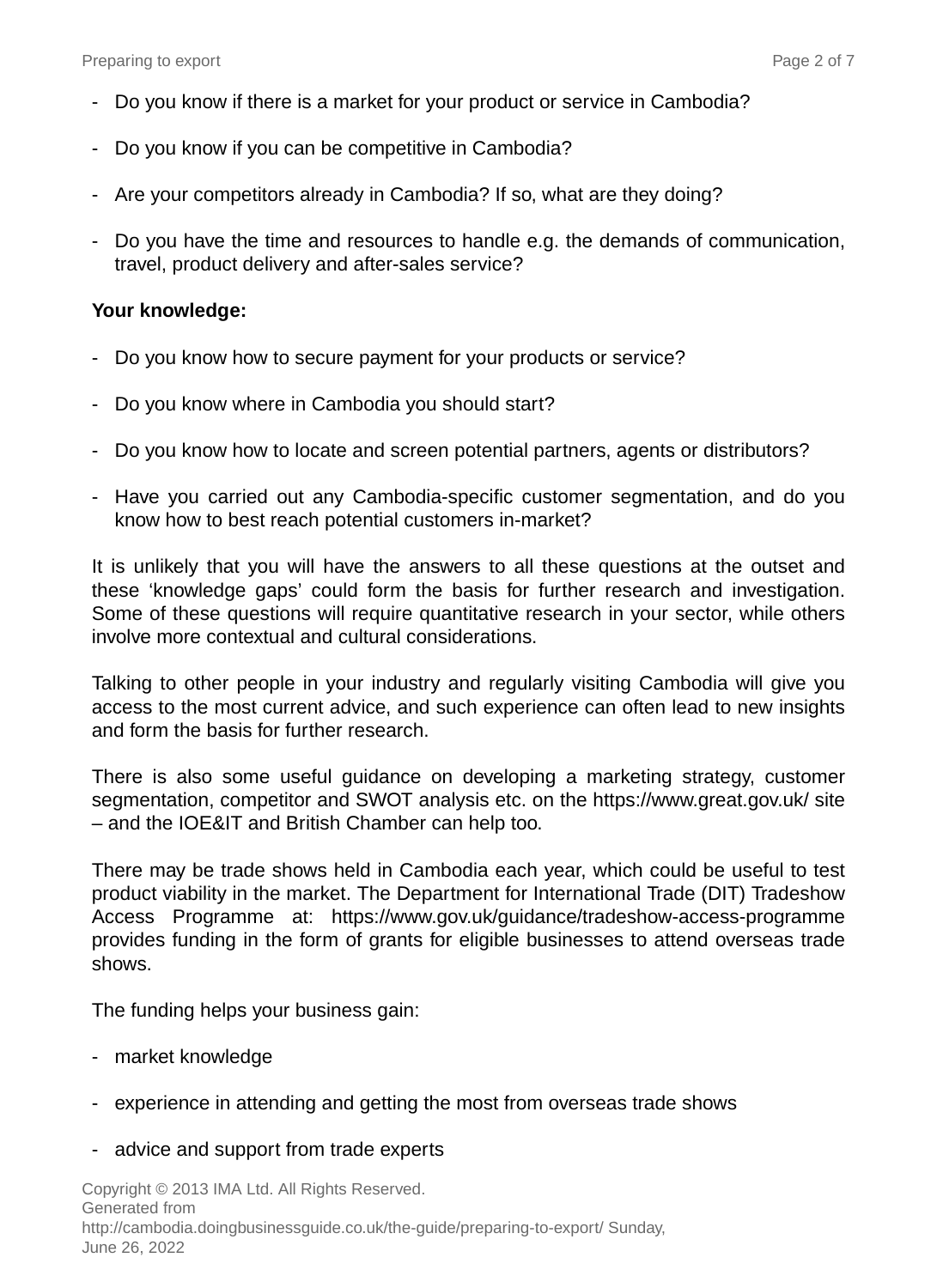Visit the DIT events portal at: https://events.trade.gov.uk/ to find upcoming events and missions.

Find out more about marketing your goods and services for Cambodia at: https://www.great.gov.uk/.

Contact the DIT team in Cambodia at: https://www.gov.uk/world/organisations/department-for-international-tradecambodia#contact-us for events and company launches at British Embassy locations.

#### Start-up considerations

Visit: www.great.gov.uk for guidance on how to research overseas markets as well as a range of other important issues for exporters.

Consult a local lawyer to avoid costly mistakes and ensure you start out in the way that is best suited to your sector of activity. The following list of lawyers has been prepared by the British Embassy Phnom Penh for the convenience of British Nationals who may require and legal advice and assistance in Cambodia: https://www.gov.uk/government/publications/cambodia-list-of-lawyers--2.

### **Getting started in the Cambodian market**

There are various ways to operate a business in Cambodia, but working with a local partner, such as an agent or distributor, is the most effective way to reach Cambodian consumers.

#### **Appointing an agent, distributor or importer**

A foreign company will usually appoint one or more agents or distributors. They can keep track of market regulations, which can change at short notice.

You should spend time taking local advice and assessing a range of potential agents before making a choice. Beware of agents promoting similar or identical products. The DIT team at the British Embassy Phnom Penh can help you identify and meet potential agents and distributors. See: https://www.gov.uk/world/organisations/department-for-international-tradecambodia#contact-us.

You should conduct due diligence checks once you have chosen your method of entry into the market. However, if you want to establish a business relationship that goes beyond exporting, you will need to carry out further research.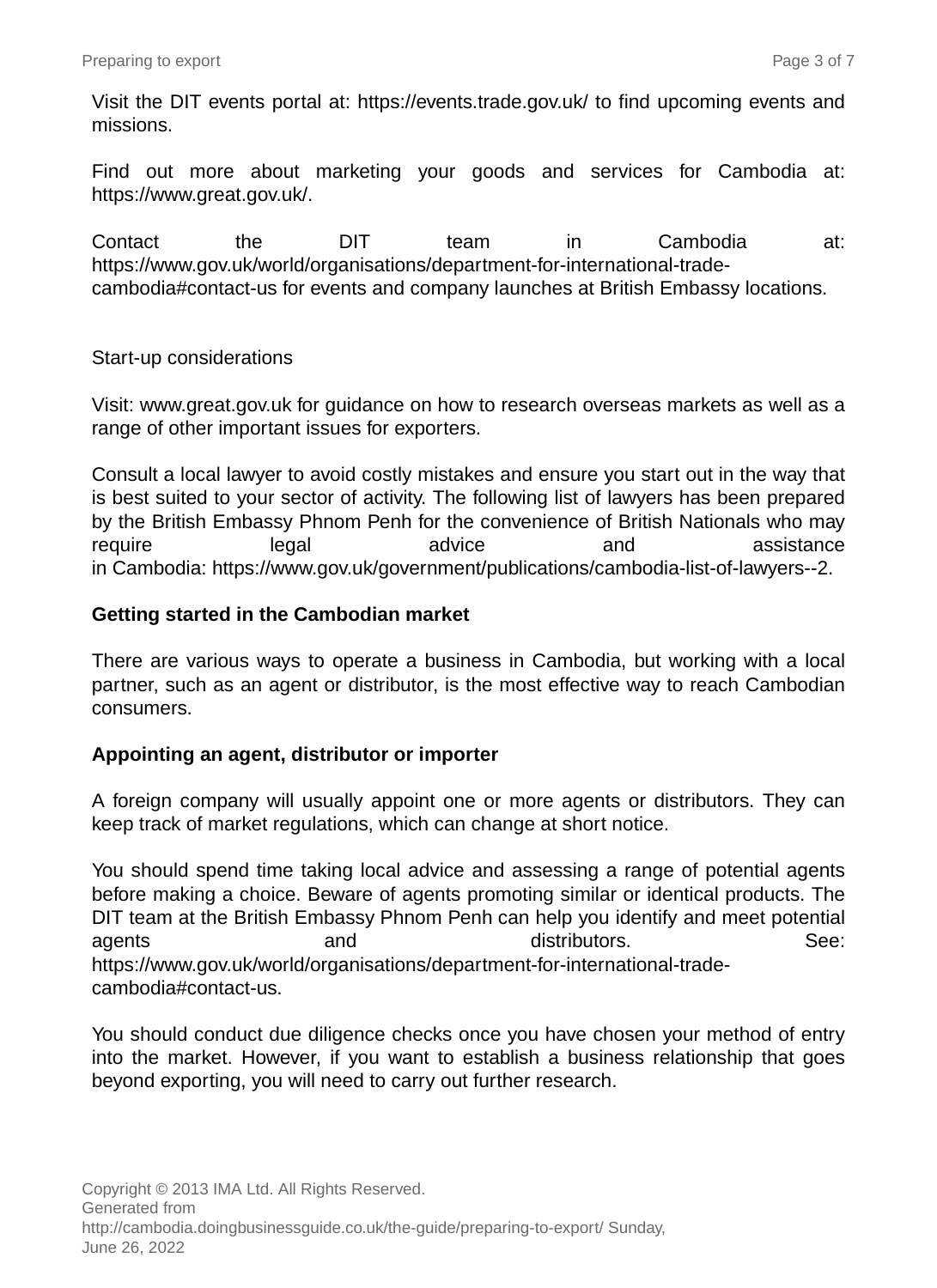Taxation and legal obligations differ depending on the business structure you choose. You should therefore consult legal professionals to avoid costly mistakes and ensure you start out in the way that is best suited to your sector of activity.

#### Setting up a business in Cambodia

The following is a summary of the procedure for starting a business in Cambodia, outlined in the World Bank Group's Flagship Report: 'Doing Business 2018 – Reforming to create jobs'.

The full report can be accessed via UK-ASEAN at: http://www.doingbusiness.org/~/media/wbg/doingbusiness/documents/profiles/country/ khm.pdf.

- Conduct an initial check for uniqueness of the company name and obtain company name approval at the Business Registration Department, Ministry of Commerce: http://www.businessregistration.moc.gov.kh.
- Incorporate the company with the Business Registration Department, Ministry of Commerce: http://www.businessregistration.moc.gov.kh.
- Make a company seal at Sealmaker, Ministry of Commerce: http://www.businessregistration.moc.gov.kh/.
- Open a bank account, deposit the legally-required initial capital and obtain deposit evidence.
- Have registration documents stamped and approved, register for TIN, Patent Tax and VAT at General Tax Department, Cambodian Ministry of Economy and Finance, General Department of Taxation: http://tax.gov.kh/en/.
- Notify the Cambodian Ministry of Labor of the start of operations and hiring of employees: https://www.mlvt.gov.kh/index.php?lang=en.
- Submit company original statutes and capital deposit evidence at the Business Registry, Business Registration Department, Ministry of Commerce: http://www.businessregistration.moc.gov.kh.
- Receive inspection from Labour Inspector at the Ministry of Labor and Vocational Training: https://www.mlvt.gov.kh/index.php?lang=en.
- Register at the Cambodia National Social Security Fund (NSSF): http://www.nssf.gov.kh/default/language/en/.

### [Source – World Bank/UKABC]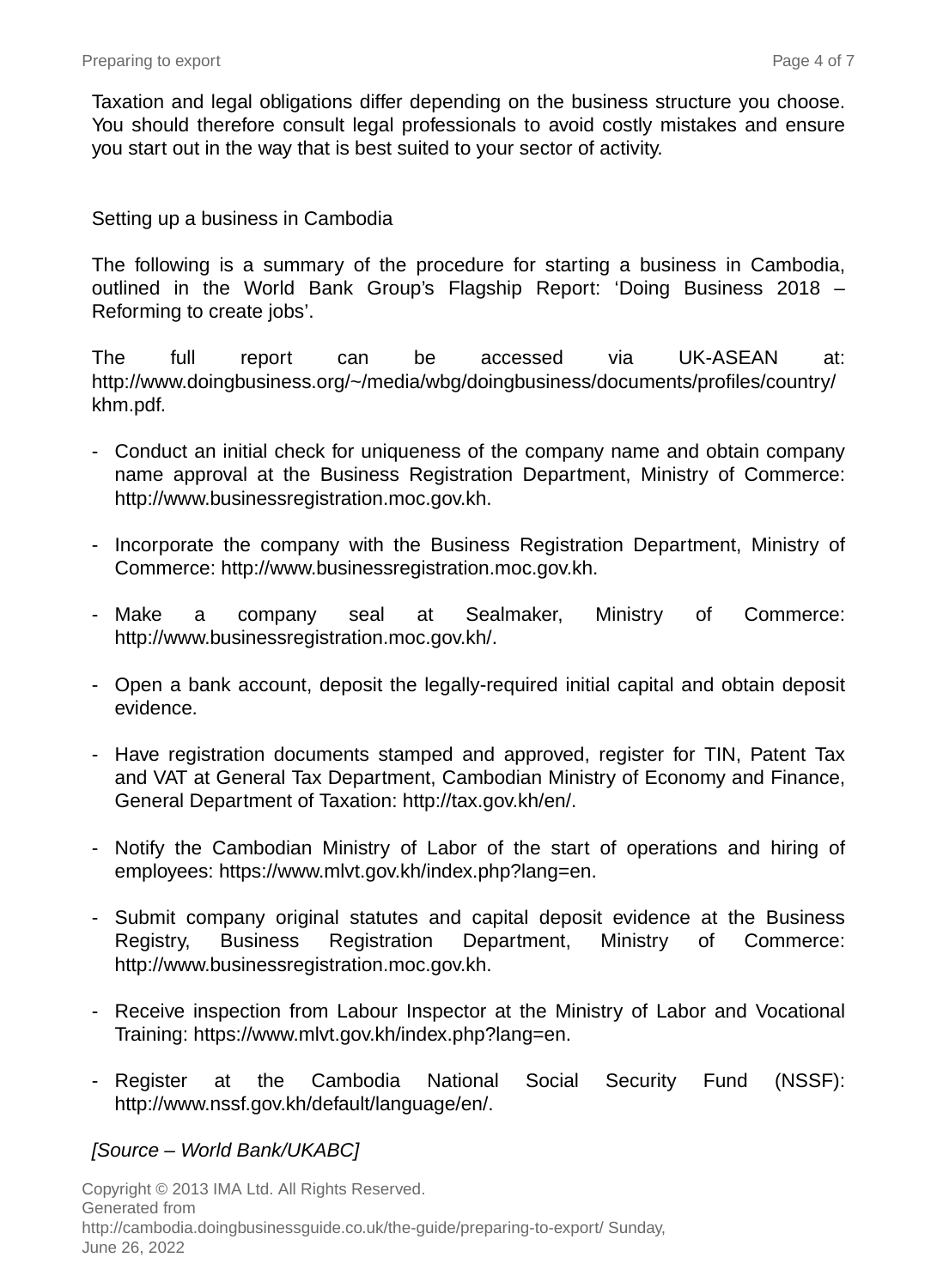### **Direct exports and sales in Cambodia**

Direct exports means you supply your products direct to the customer. You handle all the logistics of marketing, selling, sending overseas and getting paid.

You may wish to use local representation. Options include using an agent, distributor or wholesaler.

The DIT's trade specialists at: https://www.gov.uk/overseas-customers-export-opportunities can help you identify local representatives for your products in Cambodia.

#### **Online selling to Cambodia**

Find out about DIT's E-Exporting programme at: https://www.gov.uk/guidance/e-exporting, which can help you export your products to Cambodia.

Check out online marketplaces in Cambodia at: https://selling-online-overseas.export.great.gov.uk/, where DIT has negotiated listings at better-than-commercial rates.

#### **Licensing or franchising in Cambodia**

There are attractive franchise opportunities in Cambodia, particularly given the increased disposable income of the young generation of Cambodian consumers.

Cambodia's Commercial Enterprise Law has a provision that sets forth regulations covering franchises. See: http://www.wipo.int/edocs/lexdocs/laws/en/kh/kh011en.pdf.

Visit the international section of the British Franchise Association at: http://www.thebfa.org/international for more information on franchising.

#### [Source – DIT/ gov.uk]

Getting finance to fulfil an export contract to Cambodia

Globally, Cambodia ranks 20th out of 190 economies in the World Bank's "Doing Business – Ease of Getting Credit" report 2018. See: http://www.doingbusiness.org/rankings.

To make it easier to fulfil an export contract and grow your business, schemes may be available to UK companies selling products and services to Cambodia. Contact your bank or specialist financial organisation for assistance.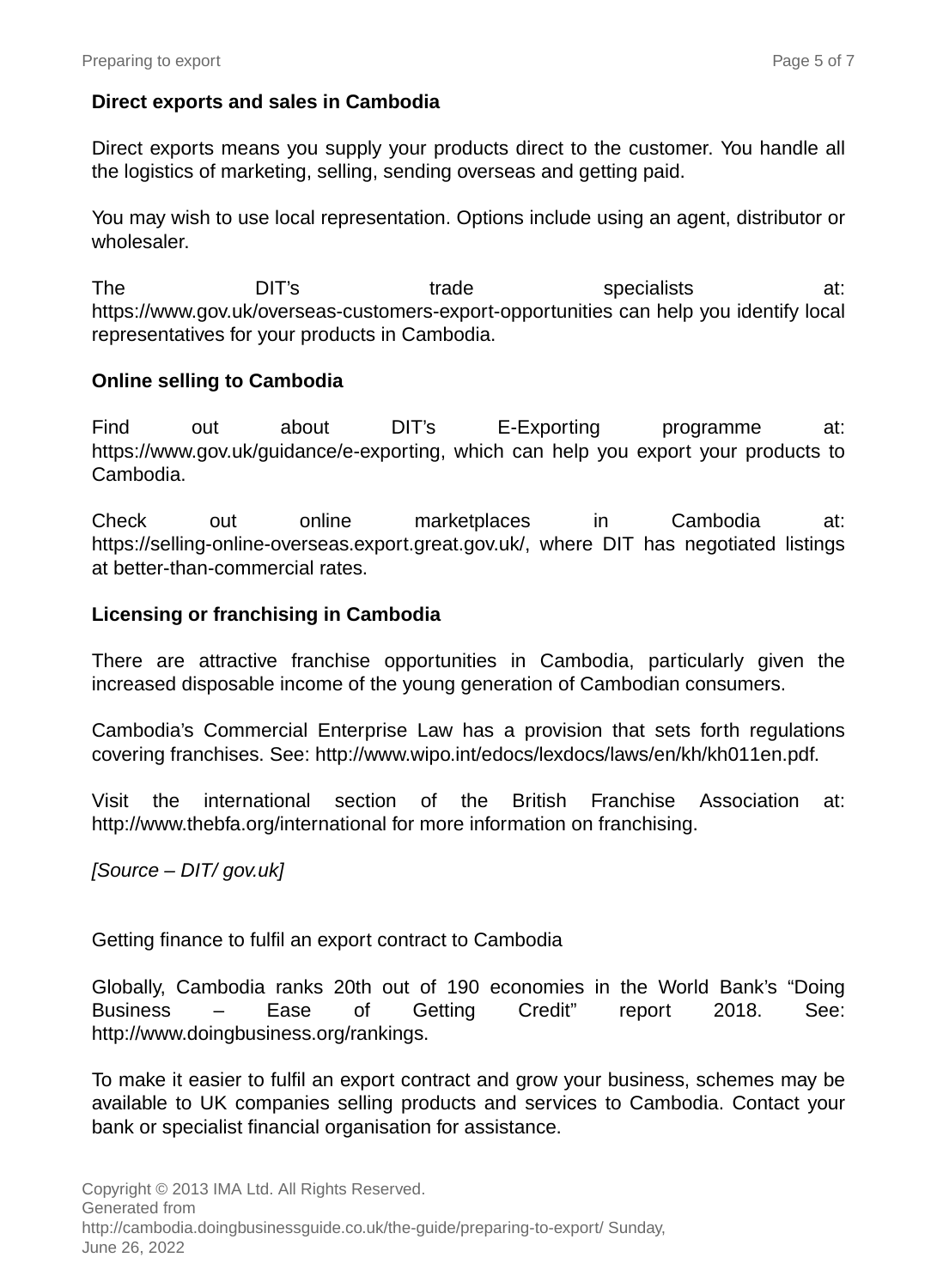UK Export Finance (UKEF) has significant risk capacity to support exports to Cambodia. See: https://www.gov.uk/guidance/country-cover-policy-and-indicators#cambodia. You can contact one of UKEF's export finance advisers at: https://www.gov.uk/government/publications/find-an-export-finance-manager for free and impartial advice on your finance options.

Sponsored By:

# **Banking / Financial Services**



# **ICT / Telecommunications**



### **Accountants / Professional Business Services**



### **Insurance / Risk Management Services**



# **Executive Transport / Limousine Services**



Copyright © 2013 IMA Ltd. All Rights Reserved. Generated from http://cambodia.doingbusinessguide.co.uk/the-guide/preparing-to-export/ Sunday, June 26, 2022